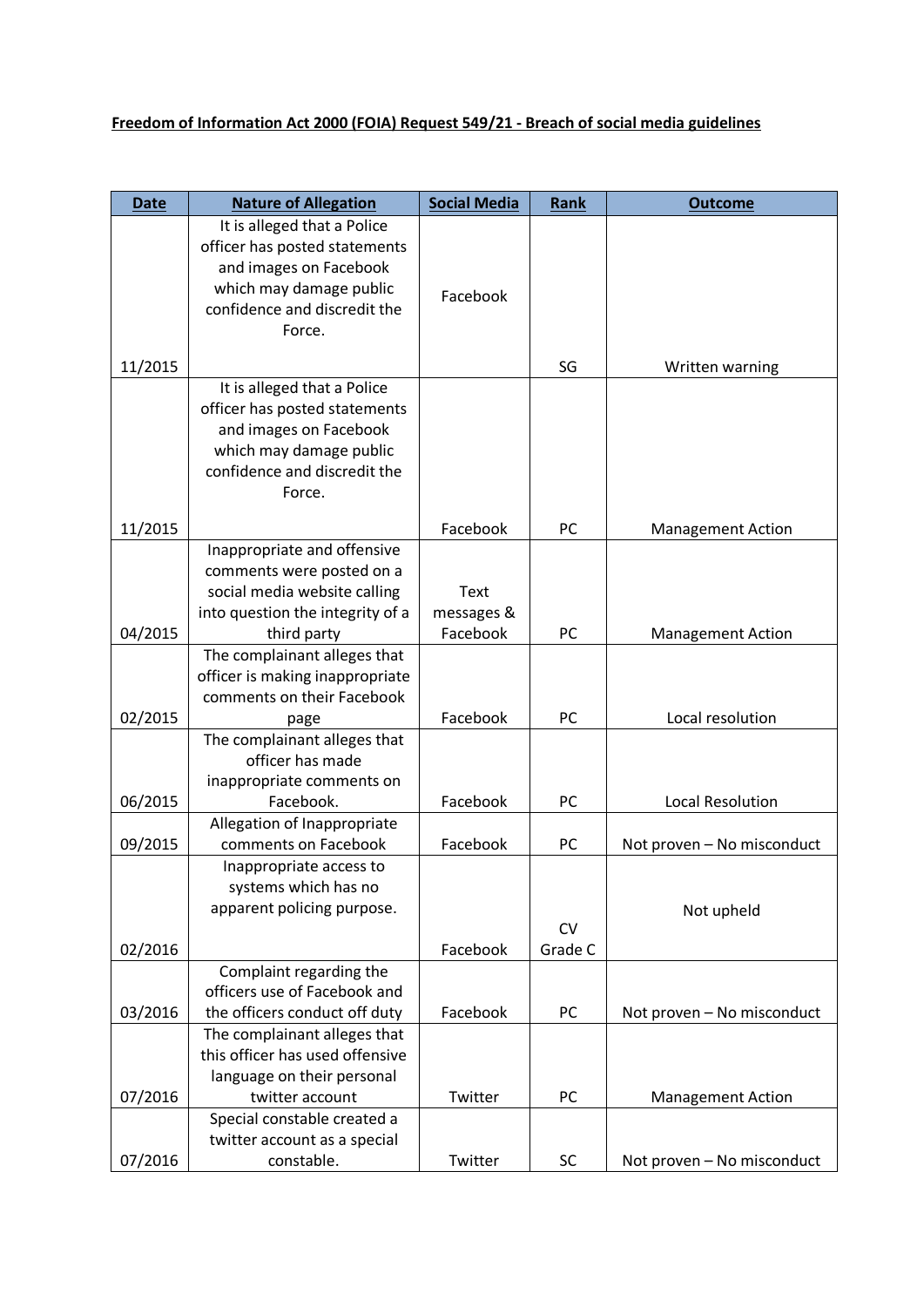|         | Complainant alleges that the<br>officer has posted               |          |           |                            |
|---------|------------------------------------------------------------------|----------|-----------|----------------------------|
|         | inappropriate photographs on                                     |          |           |                            |
| 11/2016 | Facebook.                                                        | Facebook | PC        | Local resolution           |
|         | Allegation officer has made                                      |          |           |                            |
|         | statements which were                                            |          |           |                            |
| 11/2016 | considered to be offensive                                       | Facebook | PC        | <b>Management Action</b>   |
|         | A person alleged that an                                         |          |           |                            |
|         | officer has acted in an                                          |          |           |                            |
|         | unprofessional and immoral                                       |          |           |                            |
|         | manner by sharing a Facebook                                     |          | <b>CV</b> |                            |
| 11/2016 | post.                                                            | Facebook | Grade E   | Local resolution           |
|         | It is alleged that they have                                     |          |           |                            |
|         | posted inappropriate images                                      |          | <b>CV</b> |                            |
| 12/2016 | on social media.                                                 | Snapchat | Grade C   | <b>Management Action</b>   |
|         | A person alleged an officer is                                   |          |           |                            |
|         | making derogatory comments<br>aimed at them on a twitter         |          |           |                            |
| 05/2017 | account.                                                         | Twitter  | PC        | Local resolution           |
|         | It is alleged that officer used                                  |          |           |                            |
|         | an 'SS' symbol as a profile                                      |          |           |                            |
| 06/2017 | picture                                                          | Whatsapp | PC        | <b>Management Action</b>   |
|         | A person alleged that member                                     |          |           |                            |
|         | of staff posted a comment on                                     |          |           |                            |
|         | social media which they                                          |          |           |                            |
|         | claimed were derogatory and                                      |          | <b>CV</b> |                            |
| 08/2017 | unprofessional.                                                  | Facebook | Grade D   | Not upheld                 |
|         | It is alleged that a member of<br>police staff has recorded CCTV |          |           |                            |
|         | footage of an incident on their                                  |          |           |                            |
|         | mobile phone and has                                             |          |           |                            |
|         | forwarded the footage to                                         |          |           |                            |
|         | another staff member via a                                       |          | <b>CV</b> |                            |
| 09/2017 | social media site.                                               | Whatsapp | Grade C   | Dismissed                  |
|         | A person alleged a member of                                     |          |           |                            |
|         | Police staff posted                                              |          |           |                            |
|         | inappropriate photographs on                                     |          | <b>CV</b> |                            |
| 09/2017 | their personal Facebook page                                     | Facebook | Grade C   | <b>Management Action</b>   |
|         | A person alleged that an                                         |          |           |                            |
|         | officer has posted<br>unprofessional and                         |          |           |                            |
|         | inappropriate comments on                                        |          |           |                            |
| 09/2017 | Facebook.                                                        | Facebook | PC        | Local resolution           |
|         |                                                                  |          |           |                            |
|         | CCTV footage from custody                                        |          |           |                            |
| 10/2017 | shared on Whatsapp                                               | Whatsapp | PC        | Written warning            |
|         | CCTV footage from custody                                        |          |           |                            |
|         | shared on Whatsapp which                                         |          |           |                            |
| 10/2017 | has not been challenged                                          | Whatsapp | IN        | Not proven - No misconduct |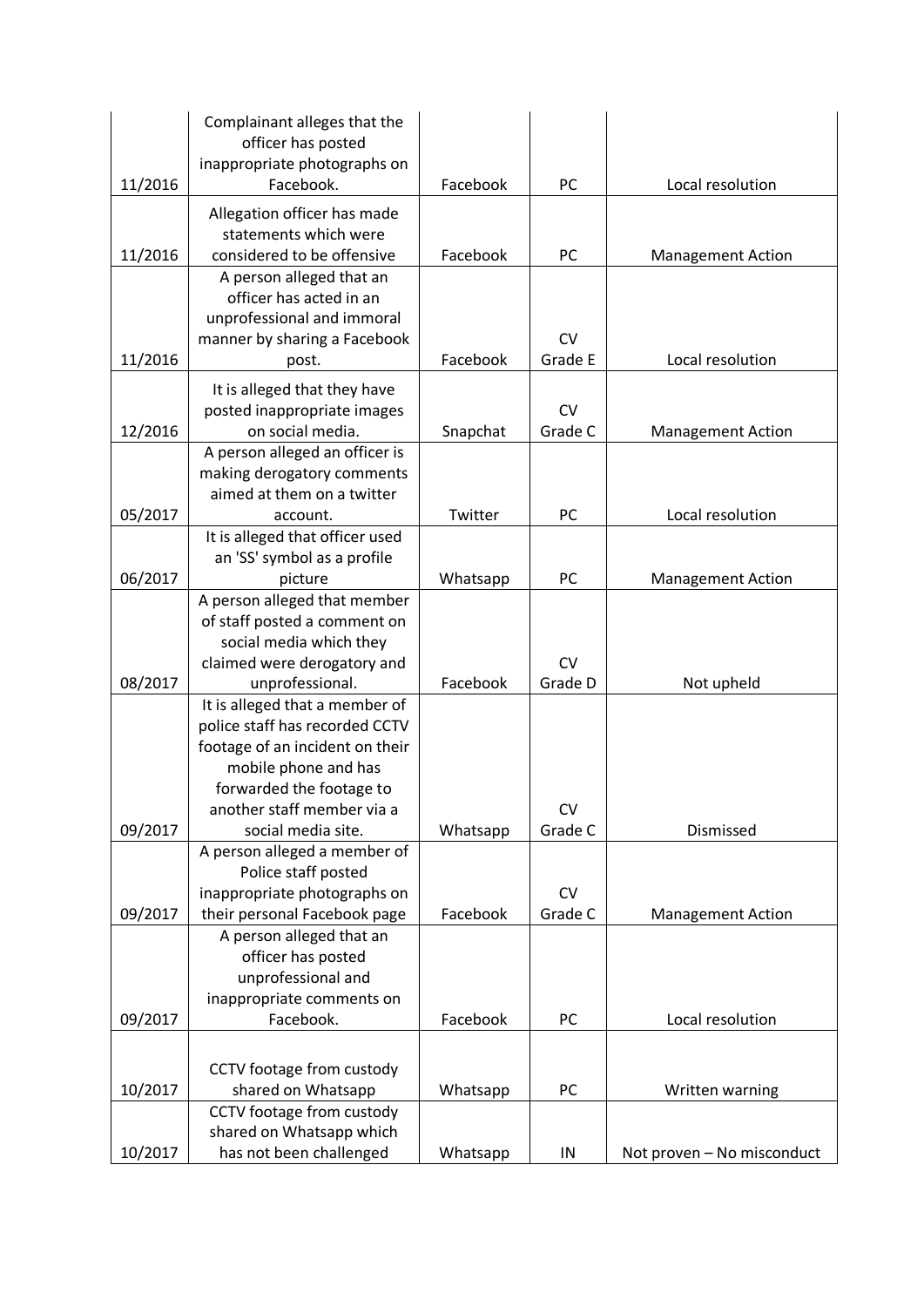| 10/2017 | CCTV footage from custody<br>shared on Whatsapp                | Whatsapp | <b>CV</b><br>Grade D | Formal Action/verbal warning |
|---------|----------------------------------------------------------------|----------|----------------------|------------------------------|
|         |                                                                |          |                      |                              |
|         | CCTV footage from custody                                      |          |                      |                              |
| 10/2017 | shared on Whatsapp                                             | Whatsapp | SG                   | Written warning              |
|         | CCTV footage from custody                                      |          | <b>CV</b>            |                              |
| 10/2017 | shared on Whatsapp                                             | Whatsapp | Grade D              | <b>Management Action</b>     |
|         | CCTV footage from custody                                      |          |                      |                              |
| 10/2017 | shared on Whatsapp                                             | Whatsapp | PC                   | <b>Management Action</b>     |
|         | Officer has contributed to                                     |          |                      |                              |
|         | abusive statements and failed                                  |          |                      |                              |
|         | to act in a manner expected of                                 |          |                      |                              |
| 11/2017 | his position.                                                  | Facebook | PC                   | Management advice            |
|         | It is alleged that police officer                              |          |                      |                              |
|         | has forwarded a photograph                                     |          |                      |                              |
|         | from the Force System via a                                    |          |                      |                              |
| 11/2017 | social media site (WhatsApp)<br>to another Police Officer.     | Whatsapp | SG                   | <b>Management Action</b>     |
|         | It is alleged officer sent                                     |          |                      |                              |
|         | inappropriate messages to                                      |          |                      |                              |
|         | another officer via Facebook                                   |          |                      |                              |
| 12/2017 | Messenger.                                                     | Facebook | PC                   | Final written warning        |
|         | Officer inappropriately used                                   |          |                      |                              |
|         | Facebook to update their                                       |          |                      |                              |
| 12/2017 | friends as to what stage was<br>reached in a Crown Court Trial | Facebook | PC                   | No case to answer -No Action |
|         | Officer received custody CCTV                                  |          |                      |                              |
|         | footage from another officer,                                  |          |                      |                              |
|         | via WhatsApp which was not                                     |          |                      |                              |
|         | for a policing purpose. They                                   |          |                      |                              |
|         | failed to challenge the                                        |          |                      |                              |
|         | inappropriate                                                  |          |                      |                              |
|         | behaviour/conduct of the<br>officer.                           |          | SG                   |                              |
| 01/2018 | Officer received custody CCTV                                  | Whatsapp |                      | <b>Management Action</b>     |
|         | footage from another officer,                                  |          |                      |                              |
|         | via WhatsApp which was not                                     |          |                      |                              |
|         | for a policing purpose. They                                   |          |                      |                              |
|         | failed to challenge the                                        |          |                      |                              |
|         | inappropriate                                                  |          |                      |                              |
|         | behaviour/conduct of the<br>officer.                           |          | SG                   |                              |
| 01/2018 | Officer received CCTV footage                                  | Whatsapp |                      | <b>Management Action</b>     |
|         | they have then forwarded this                                  |          |                      |                              |
|         | onto another colleague                                         |          |                      |                              |
|         | through the social media app                                   |          |                      |                              |
|         | Whatsapp. There is no                                          |          |                      |                              |
|         | policing purpose for this                                      |          |                      |                              |
| 01/2018 | action                                                         | Whatsapp | PC                   | <b>Management Action</b>     |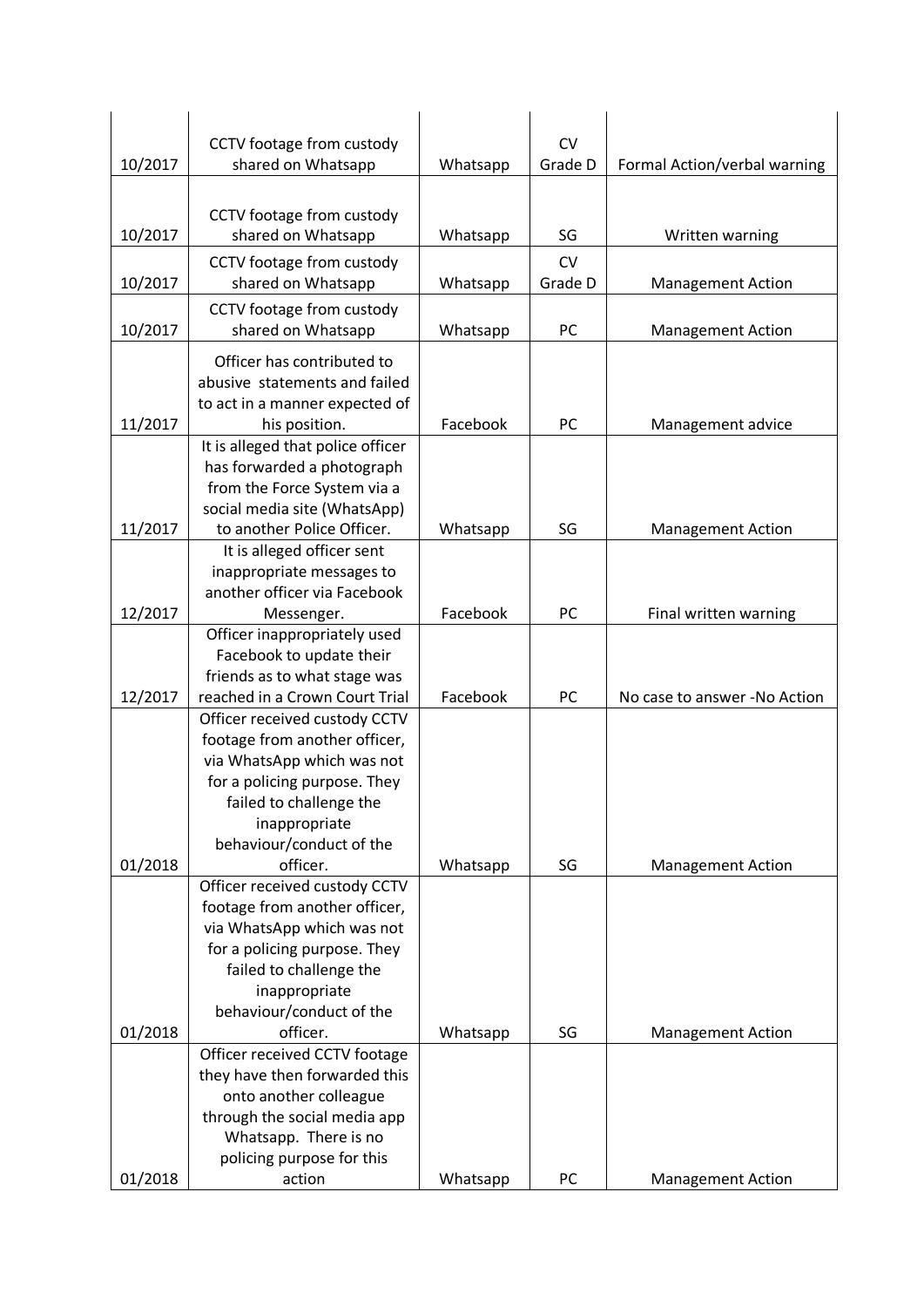|         | Officer has received custody                                 |          |           |                               |
|---------|--------------------------------------------------------------|----------|-----------|-------------------------------|
|         | CCTV footage via WhatsApp                                    |          |           |                               |
|         | which was not for a policing                                 |          |           |                               |
|         | purpose. They failed to                                      |          |           |                               |
|         | challenge the inappropriate<br>behaviour/conduct of the      |          |           |                               |
| 01/2018 | officer.                                                     | Whatsapp | SG        | <b>Management Action</b>      |
|         |                                                              |          |           |                               |
|         |                                                              |          |           |                               |
|         | Officer has been                                             |          |           |                               |
| 01/2018 | inappropriately using their<br>social media twitter account. | Twitter  | PC        | No case to answer - No action |
|         | Officer received CCTV footage                                |          |           |                               |
|         | from a colleague through                                     |          |           |                               |
|         | Whatsapp, did not challenge                                  |          |           |                               |
|         | this behaviour and there was                                 |          |           |                               |
|         | no policing purpose for this                                 |          |           |                               |
| 01/2018 | action                                                       | Whatsapp | <b>PC</b> | <b>Management Action</b>      |
|         | Contravened by                                               |          |           |                               |
|         | inappropriately using their                                  |          |           |                               |
| 02/2018 | personal twitter account                                     | Twitter  | PC        | <b>Management Action</b>      |
|         | Whilst in conversation on                                    |          |           |                               |
|         | WhatsApp officer used                                        |          |           |                               |
|         | threatening language and                                     |          |           |                               |
| 03/2018 | statements towards another.                                  | Whatsapp | PC        | Written warning               |
|         | It is alleged that officer has                               |          |           |                               |
|         | sent a series of inappropriate                               |          |           |                               |
| 04/2018 | posts via Facebook and texts.                                | Facebook | PC        | <b>Management Action</b>      |
|         | allegation an officer has acted                              |          |           |                               |
| 05/2018 | unprofessionally on social<br>media                          | Facebook | PC        | Disapplication - No Action    |
|         | A person had concerns over an                                |          |           |                               |
|         | image on Twitter which had                                   |          |           |                               |
|         | been taken by police staff                                   |          |           |                               |
|         | when on duty at a football                                   |          |           |                               |
|         | ground. This image showed                                    |          |           |                               |
|         | advertising boards being taken                               |          |           |                               |
|         | down.                                                        |          | <b>CV</b> |                               |
| 10/2018 |                                                              | Twitter  | Grade A   | No case to answer - No Action |
|         | Inappropriate use of social                                  |          |           |                               |
|         | media, including                                             |          |           |                               |
|         | posts/comments about                                         |          | <b>CV</b> |                               |
| 02/2019 | investigations<br>Allegation an officer liked a              | Whatsapp | Grade H   | Not proven - No misconduct    |
|         | social media post which they                                 |          |           |                               |
| 04/2019 | found unprofessional                                         | Facebook | PC        | Withdrawn                     |
|         | Allegation an officer has been                               |          |           |                               |
|         | administering bogus Facebook                                 |          |           |                               |
|         | profiles in order to disclose                                |          |           |                               |
|         | sensitive information about                                  |          |           |                               |
| 07/2019 | them publicly on this site.                                  | Facebook | PC        | Not upheld                    |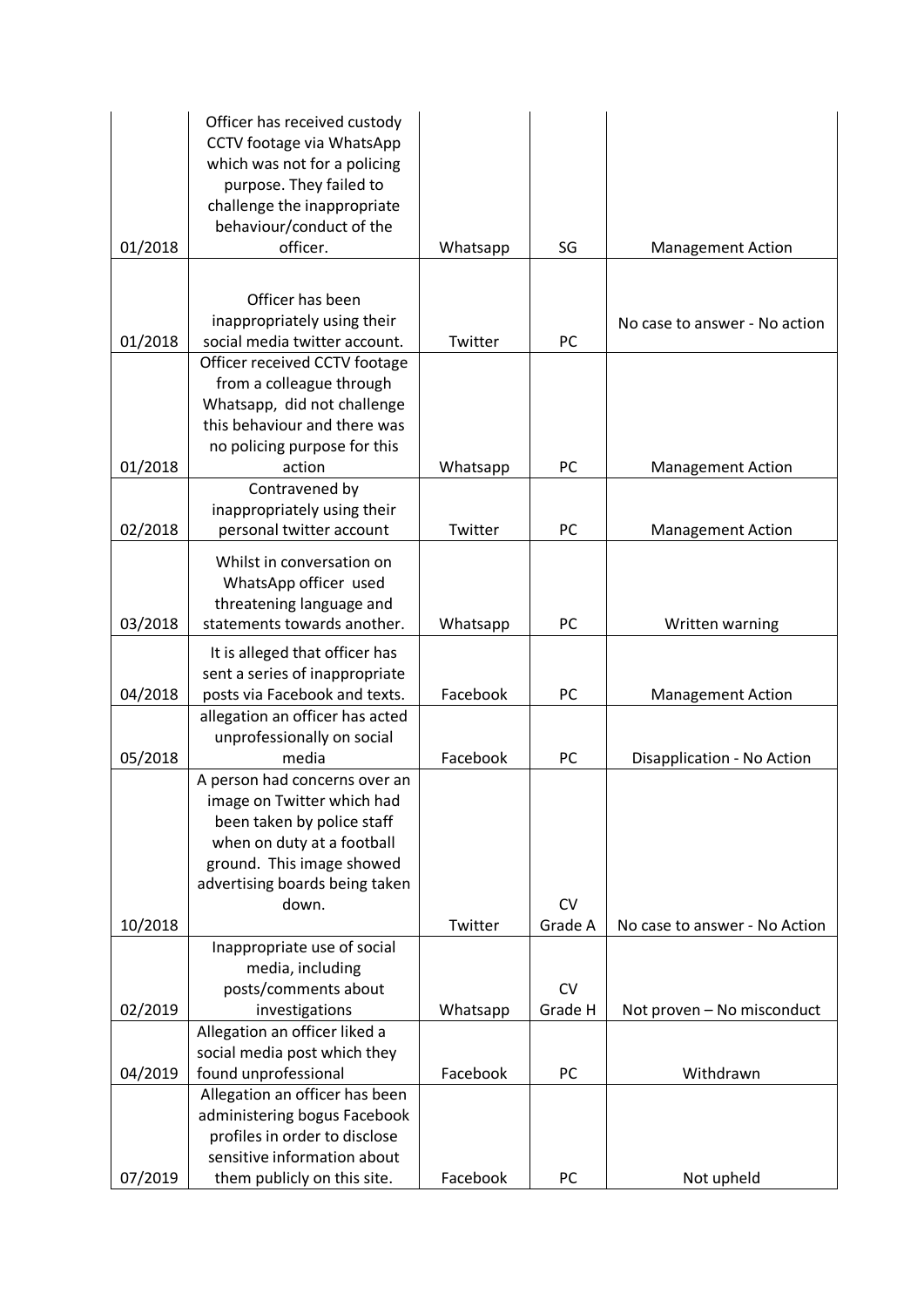|         | Allegation relating to incident<br>involving student officers on |           |           |                                 |
|---------|------------------------------------------------------------------|-----------|-----------|---------------------------------|
|         | training course and comments                                     |           |           |                                 |
| 07/2019 | added to Whatsapp.                                               | Whatsapp  | PC        | Resigned                        |
|         | Allegation relating to incident                                  |           |           |                                 |
|         | involving student officers on                                    |           |           |                                 |
|         | training course and comments                                     |           |           |                                 |
| 07/2019 | added to Whatsapp.                                               | Whatsapp  | PC        | Resigned                        |
|         | Allegation relating to incident                                  |           |           |                                 |
|         | involving student officers on                                    |           |           |                                 |
|         | training course and comments                                     |           |           |                                 |
| 07/2019 | added to Whatsapp.                                               | Whatsapp  | PC        | Resigned                        |
|         | Allegation relating to incident                                  |           |           |                                 |
|         | involving student officers on                                    |           |           |                                 |
|         | training course and comments                                     |           |           |                                 |
| 07/2019 | added to Whatsapp.                                               | Whatsapp  | PC        | Resigned                        |
|         | Allegation relating to incident                                  |           |           |                                 |
|         | involving student officers on                                    |           |           |                                 |
|         | training course and comments                                     |           |           |                                 |
| 07/2019 | added to Whatsapp.                                               | Whatsapp  | PC        | Resigned                        |
|         | Allegation relating to incident                                  |           |           |                                 |
|         | involving student officers on                                    |           |           |                                 |
| 07/2019 | training course and comments<br>added to Whatsapp.               |           | PC        |                                 |
|         | It is alleged that Facebook                                      | Whatsapp  |           | Resigned                        |
|         | post brings both officer and                                     |           |           |                                 |
|         | the organisation into                                            |           |           |                                 |
| 03/2020 | disrepute                                                        | Facebook  | PC        | <b>Reflective Practice</b>      |
|         | <b>Inappropriate Comments</b>                                    |           |           |                                 |
| 04/2020 | added to officers Twitter                                        | Twitter   | PC        | <b>Reflective Practice</b>      |
|         | Allegation an officer                                            |           |           |                                 |
|         | proceeded to attack them on                                      |           |           |                                 |
|         | social media by using                                            |           |           |                                 |
| 04/2020 | inflammatory words                                               | Facebook  | SG        | No further action               |
|         | Allegation by colleagues who                                     |           |           |                                 |
|         | expressed concerns regarding                                     |           |           |                                 |
|         | the conduct of a member of                                       |           |           |                                 |
|         | staff using social media to<br>discuss work matters.             | Facebook  | CV        | Referral to RPRP (Reflective    |
| 05/2020 |                                                                  | Messenger | Grade H   | <b>Practice Review Process)</b> |
|         | Allegation officer has entered<br>inappropriate comments onto    |           |           |                                 |
| 06/2020 | social media Facebook                                            | Facebook  | PC        | Referral to Proceedings         |
|         | Allegation an officer off duty                                   |           |           | Service provided was            |
|         | has been bullying and                                            |           |           |                                 |
|         | harassing them via the means                                     |           |           | acceptable                      |
| 07/2020 | of social media.                                                 | Twitter   | PC        |                                 |
|         |                                                                  |           |           |                                 |
|         | Member of police staff is                                        |           |           |                                 |
|         | alleged to have made                                             |           |           | Discontinuance                  |
|         | outspoken comments                                               |           | <b>CV</b> |                                 |
| 07/2020 | regarding policing.                                              | Facebook  | Grade C   |                                 |